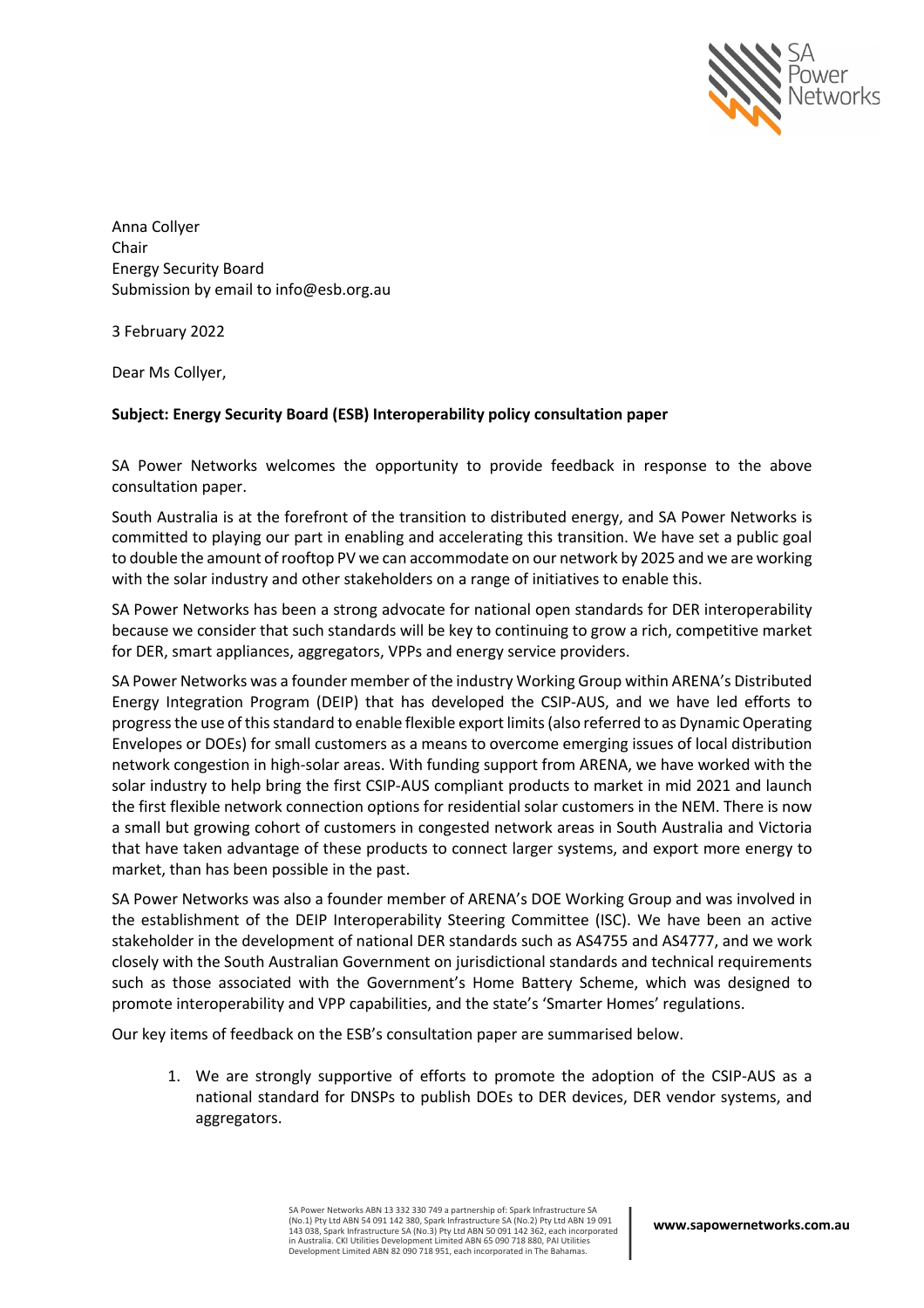- 2. While we see merit in a well-defined assessment framework for use when considering whether certain DER standards should be mandatory in the NEM, it is not clear who is meant to apply the assessment framework proposed in the paper<sup>1</sup>. Section 2.2 of the consultation paper suggests that the ESB intends to take an ongoing role in DER standards governance and use this framework itself to produce recommendations to ministers. The paper indicatesthat the ESB does not expect to undertake broad stakeholder consultation as part of this process, but rather intends to engage with a single stakeholder group – the DEIP Interoperability Standards Committee (ISC) – to 'review the technical and practical implications of the policy once the initial assessment framework...has been applied<sup>'2</sup>. We do not support this approach because:
	- a. A single body such as the ESB will not have the necessary expertise in DER standards, nor a sufficient understanding of stakeholder impacts across the broad range of stakeholders impacted by DER standards, to apply the framework without input from others;
	- b. The ESB is not bound by any formal requirements regarding stakeholder consultation and the process proposed does not appear to give adequate opportunity for stakeholder input. In our view the consultation paper and the FTI review would have benefited from a higher level of stakeholder engagement early in the process. As we understand it, key stakeholder groups such as the API Working Group that has developed the CSIP-AUS have not been engaged at all so far; and
	- c. It is not clear how any recommendations arising from the ESB's application of the framework would be put into effect. In our view the best way to make specific DER standards mandatory in the NEM is unlikely to be through juristictional regulations, but rather to reference them in the National Electricity Rules (NER) $3$ or incorporate them in existing mandatory standards such as AS4777. This being the case, to give effect to the ESB's recommendations, ministers would presumably need to direct another party to make a rule change proposal or to update standards. It's not clear how such a process would be efficient as an ongoing means of proposing DER technical standards for national adoption, when such proposals can be put forward directly by an expert body such as the DEIP ISC or Standards Australia, or developed through a consultative process like the AEMC's Access and Pricing review. In our view the evaluation framework may be most useful as a tool for a body such as AEMC to use when considering a rule change proposal, rather than something applied as part of a new process for proposing mandatory standards.
- 3. The FTI framework is intended to consider the merits of making specific DER standards mandatory. In the examples given, however, much of the narrative is actually about the merits of the outcome that the standard in question is seeking to deliver, i.e., in this case, the costs and benefits, more broadly, of DOEs. This is not the same question. The broader costs and benefits of transitioning from static network connection limits to DOEs have

<sup>&</sup>lt;sup>3</sup> This could be either directly, as with the recent changes to incorporate AS4777, or via a properly-governed subordinate instrument as proposed in the Standards Governance rule change proposal.



 $1$  We note that the question of who should be responsible for DER standards governance has been canvassed extensively through the ESB's own DER Standards Governance rule change proposal and the related AEMO rule change proposal that preceeded it. The consultation paper does not appear to acknowledge or consider the learnings from those rule change processes and the stakeholder feedback received.

<sup>2</sup> ESB consultation paper, page 12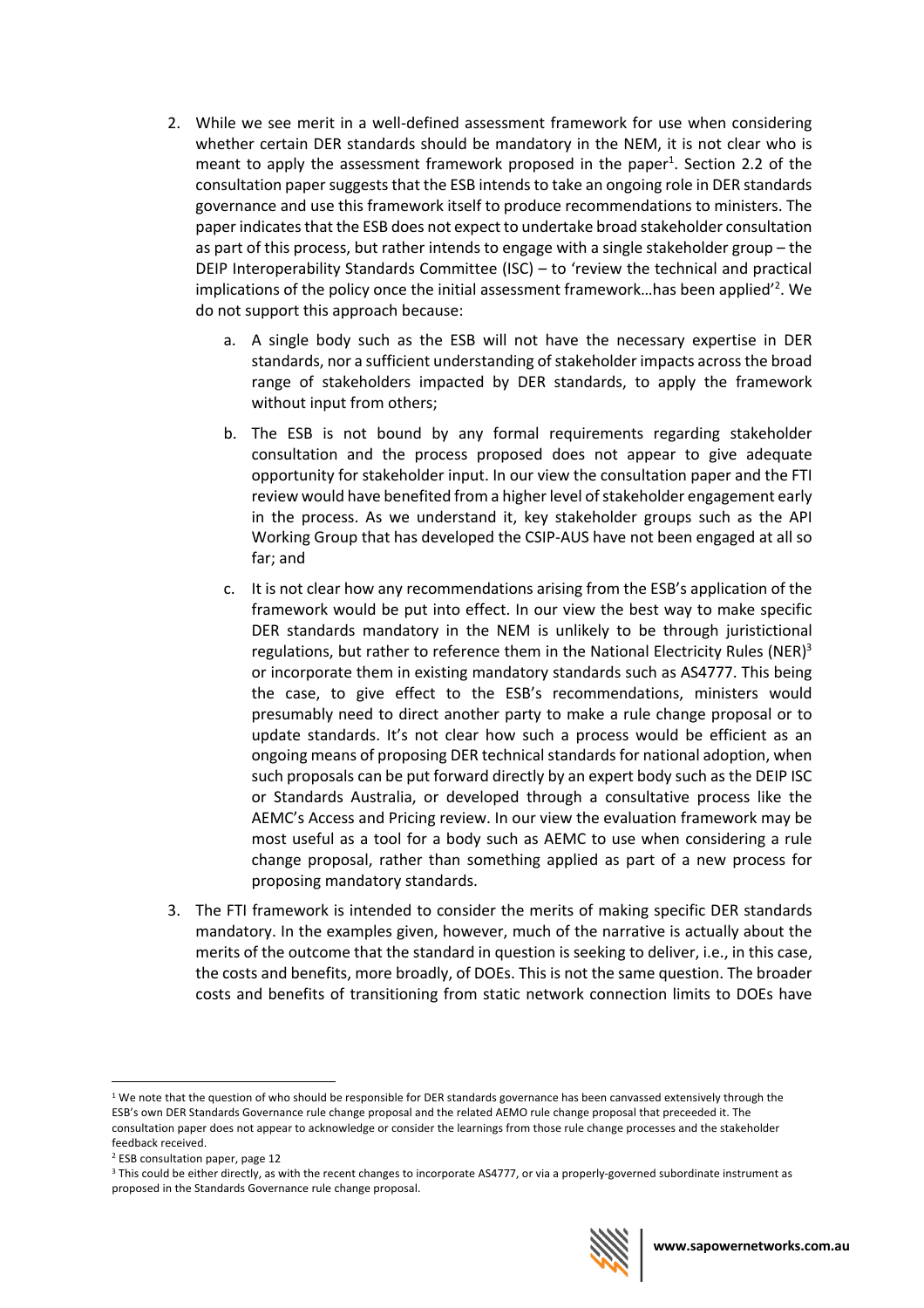been examined extensively in other work<sup>4</sup>, and are now being tested in pilot projects across the NEM. The business case is sound and DNSPs have already committed to phasing in DOEs using the CSIP-AUS. In this context **the framework should consider only the specific merits of making particular technical standards mandatory at this time**, weighed against the likely outcomes in the absence of such a mandate (the counterfactual or 'base case').

- 4. The FTI report appears to have a limited view of the actual state of play in this area. It makes no reference to the CSIP-AUS trials already underway in South Australia and Victoria, even though these trials are designed specifically to examine some of the key questions posed by the framework, such as the cost of compliance for OEMs and DNSPs<sup>5</sup>. It also does not mention the commitment by Energy Queensland to introduce the CSIP-AUS. It makes only passing references to other key developments such as the SA Government 'Smarter Homes' regulations and the work of Standards Australia and the relevant standards committee (EL-062).
- 5. The paper identifies the primary benefit of interoperability standards as ensuring portability of customer DER between aggregators and retailers, so that customers are not 'locked in'. It does not recognise that **mandating the CSIP-AUS will not address this issue**. The CSIP-AUS is about standardising the DNSP interface for system limits, not the DER interfaces used by aggregators to control customer DER for market services (although in some cases these may use the same underlying communications protocol, IEEE2030.5). Mandating the CSIP-AUS will not standardise the aggregator-DER interface to enable portability between service providers, nor will it ensure any interoperability of devices behind the meter (e.g. with a home energy management system). This is an important area where some industry stakeholders and customer advocates have been calling for common standards, but the relevant standards in this case will be more like those referenced in the latest version of IEEE1547, e.g. Sunspec Modbus. This is illustrated in the figure below.

<sup>&</sup>lt;sup>5</sup>In the Flexible Exports for Solar PV trial, technology partner SwitchDin has developed reference implementations of the CSIP-AUS standard for both the DNSP Utility Server and the client, and leading OEMs Fronius and SMA are adding CSIP-AUS support natively to their equipment. The FTI report makes one reference to the earlier 'Advanced VPP Grid Integration' trial in South Australia, but that trial preceded the development of the CSIP-AUS.



<sup>4</sup> Eg SA Power Networks' *LV Management Business Case*, January 2019, submitted as part of our 2020-25 regulatory proposal; AEMC Economic Regulatory Framework Review report "*Promoting Efficient Investment in the Grid of the Future*", July 2018; subsequent DNSP regulatory proposals, and recent work by the DEIP DOE Working Group and others.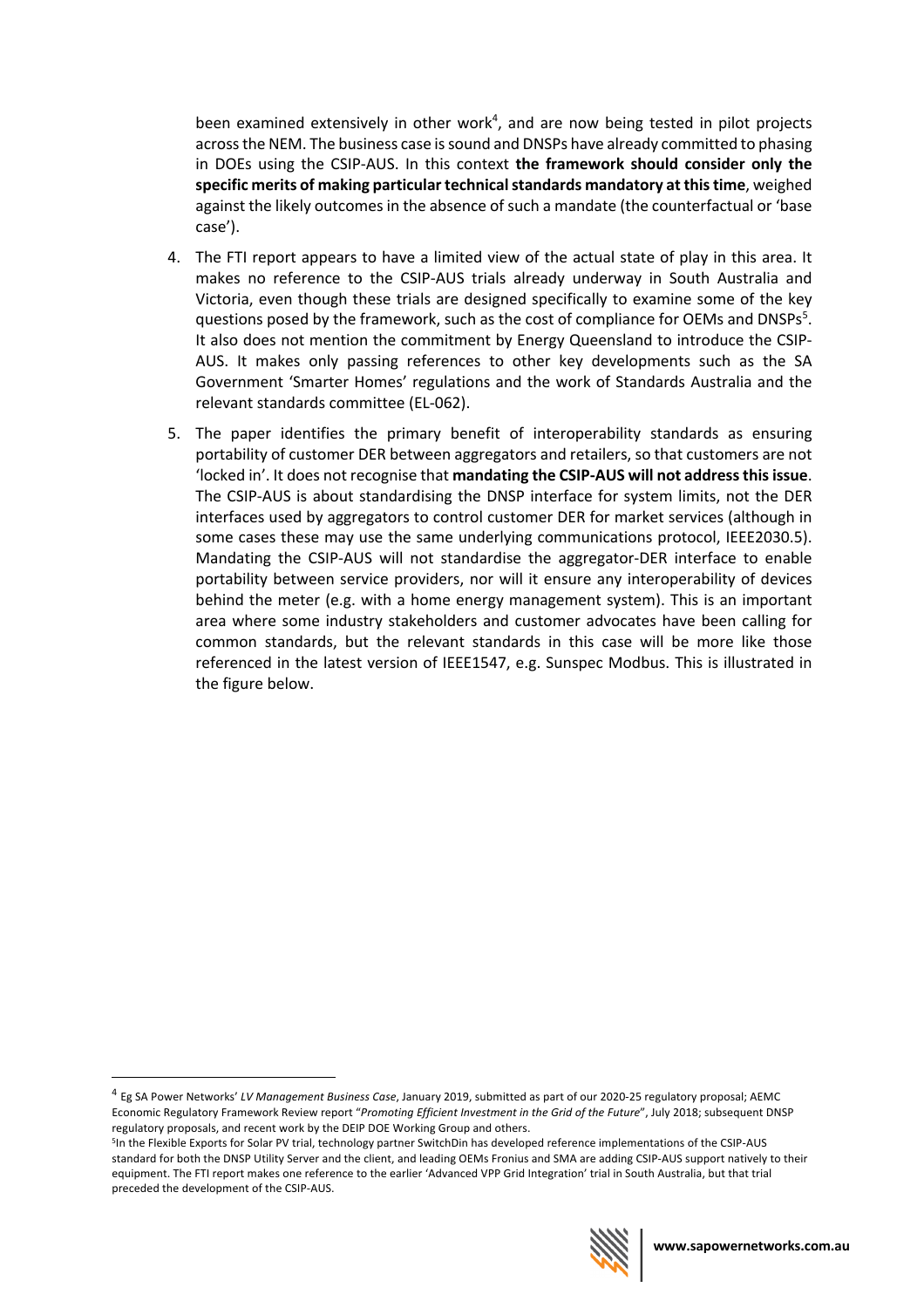# Four layers of interoperability



CSIP-AUS is an important standard and we fully support its adoption nationally, but customer choice and churn will be facilitated by common standards for the 'last mile' interface from the aggregator to customer DER, and common standards for interoperability of devices behind the meter. In our view these are key gaps in national DER standards today, noting that the CSIP-AUS is well progressed and appears to have good national industry alignment already. This would be a productive area for the ESB to focus its efforts.

- 6. The evaluation framework appears to be somewhat tailored to the CSIP-AUS, and further work may be required to ensure it is sufficiently broad if it is to be used as a general framework for assessing other DER standards in future.
- 7. In the case of the CSIP-AUS, the "feature sets" identified are **not** strictly mutually exclusive and therefore **should not be regulated separately**. The CSIP-AUS was developed speficically to identify **the minimum set of features required to deliver the outcome being sought**, i.e. a framework for dynamic operating envelopes in the Australian context. This requires a communications protocol, registration and telemetry functions and cyber security to make it work.
- 8. The paper and the FTI report appear to misunderstand other key aspects of the CSIP-AUS. This is reflective of a lack of engagement with the API Working Group and others directly involved in the development of the CSIP-AUS during the FTI work:
	- a. The paper conflates technical limits with market mechanisms. In particular, it conflates the use of DOEs by DNSPs to expose the physical hosting capacity of the network – which is the purpose of the CSIP-AUS – with the economic curtailment of DER output by traders in response to energy market price signals, which is quite different and is not covered by the CSIP-AUS.
	- b. The paper assumes that DER interoperability standards 'apply to retailers'. This is one important use case, but the primary use-cases for the CSIP-AUS today are DER->DNSP utility server, or DER->vendor cloud system->DNSP utility server, both of which can be separate from the customer's retail arrangements.

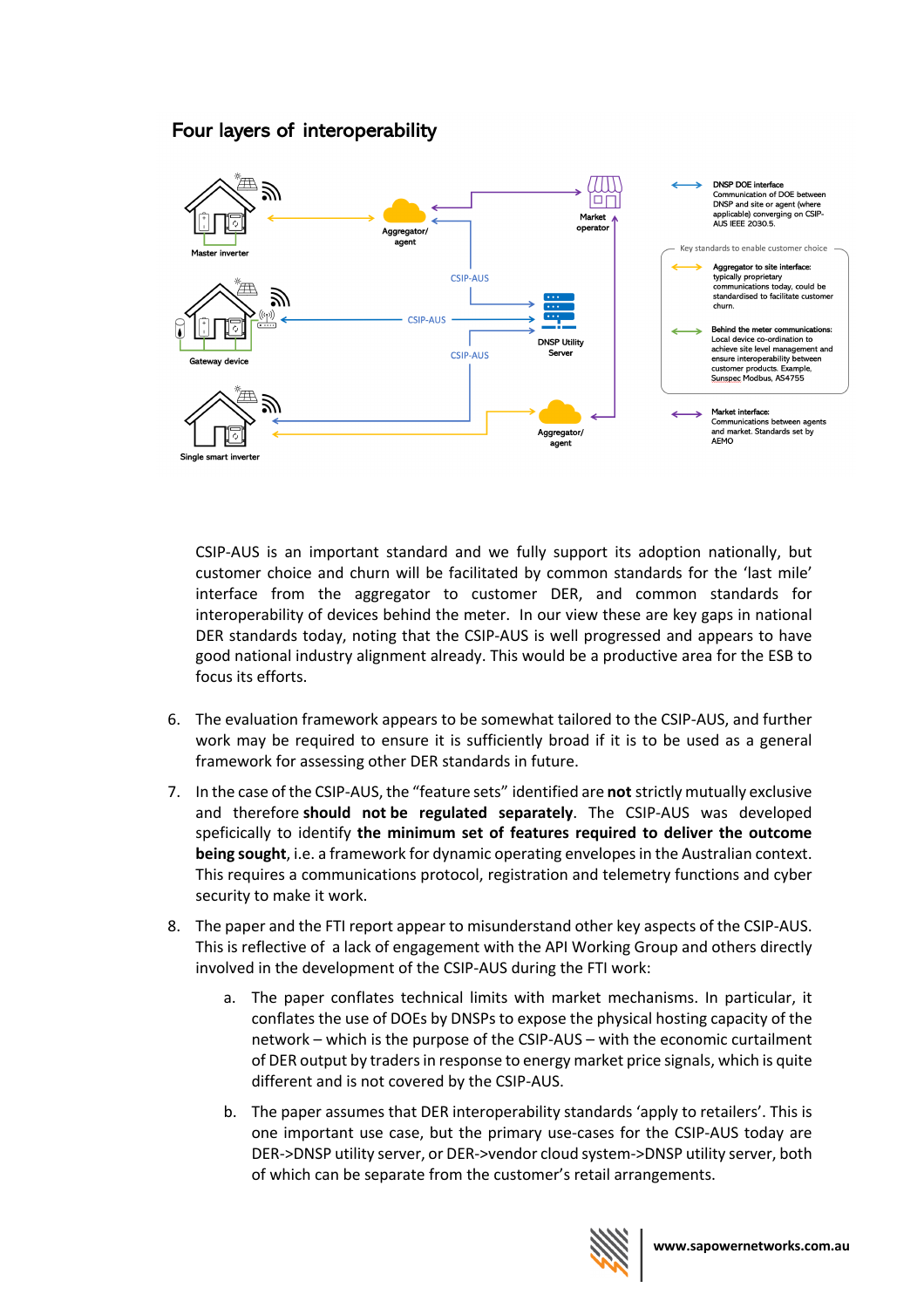We have provided some further responses to the specific questions posed in relation to the proposed standards evaluation framework in the attachment.

For the avoidance of doubt, we re-iterate that we are **strongly** supportive of adopting CSIP-AUS as a national standard. Our concerns are around the proposed evaluation framework and how it is to be used as part of a broader process of standards governance.

**We urge the ESB to:**

- **support, and consider ways to accelerate, the current efforts of the API working group and various distribution businesses;**
- **consider leveraging existing mechanisms such as the AEMC's rule change processes to make standards mandatory in the NEM, rather than constructing a new process and framework; and**
- **prioritise work on standards for behind-the-meter and device-to-aggregator interoperability.**

We look forward to continuing to engage with the ESB through the remainder of the post-2025 market review process, and we would welcome the opportunity to meet with the ESB to discuss these matters in more detail. In the meantime, If the ESB has any questions on any aspect of our response, please contact Bryn Williams, Network Strategy Manager at bryn.williams@sapowernetworks.com.au or on 0416 152 553.

Mellinart

Mark Vincent General Manager Strategy and Transformation

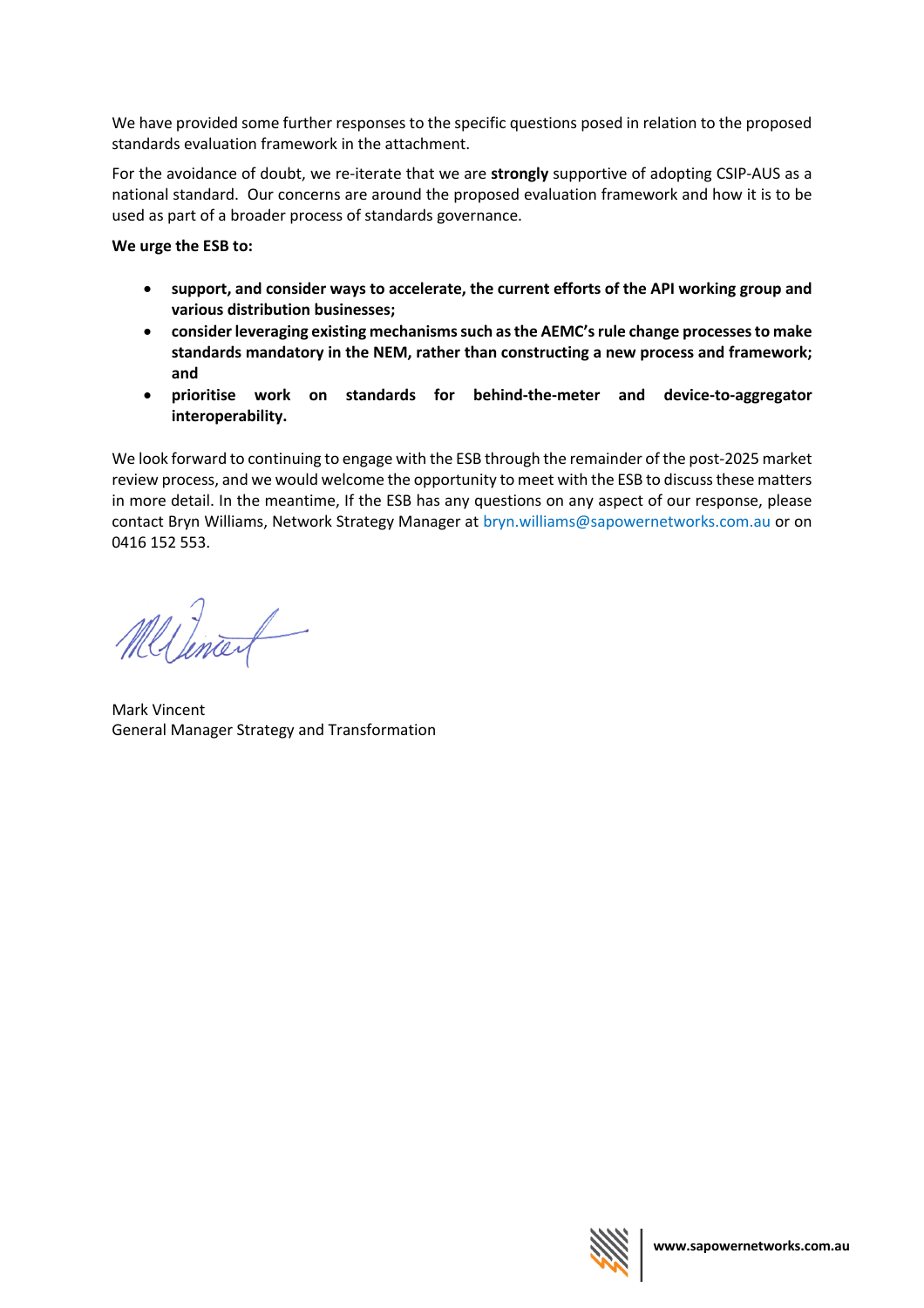#### **Attachment A – feedback on specific questions**

#### Assessment framework

### 1. **What are stakeholder views on the framing of the feature sets as described in Chapter 3 (and in the accompanying FTI paper)?**

- We feel that the intent of the CSIP-AUS has been misinterpreted:
	- o The paper implies the CSIP-AUS is intended to resolve a number of interoperability use cases including:
		- "Behind the meter" device interoperability including interoperability on site and between a site and an aggregator
		- Automated DER registration to supplement the DER register
		- § Standardising provision of operational (monitoring) data between various parties including customers and aggregators as part of a data sharing market
	- o Instead, the intent of the CSIP-AUS was to define the minimum set of data and functionality to enable communication and operation of of dynamic operating envelopes between customers and distribution networks, which includes automated registration and monitoring. To achieve this outcome, it is considered that all defined "feature sets" would need to be implemented:
		- A communications protocol (standardised through 2030.5 or otherwise) (feature set 2)
		- Adequate cyber security controls on the interface (feature set 5)
		- A mechanism to register a device with the DNSP (feature set 4)
		- § Ability for the site export to be controlled (feature set 2)
		- Telemetry feedback to provide operational visibility and compliance management (feature set 5)
	- o This communication path may include aggregators if the customer has opted in to an aggregation scheme. Various configurations are possible: the IEEE2030.5 client can reside within the customer DER device, in the DER vendor's cloud management system, or in an aggregator's system.
	- o Behind the meter interoperability (and therefore concerns about customer porting) are out of scope for CSIP-AUS will need to be addressed by other interoperability standards.
- Assessment on the applicability of standards should be based on the outcome that is sought to be achieved (focus on the ends, not the means)
	- $\circ$  It does not make sense to examine a standard and determine which parts are applicable without a clear use-case in mind.
	- o Once the outcome or use-case is defined, standards or parts of standards can be assessed for applicability
- **2. What are stakeholder views on the selected the groupings of functionality for the feature sets? Are these the most appropriate grouping of feature sets, or are there others that should be considered?** 
	- See answer above.
- **3. What are stakeholder views on each of the proposed criterion as described in Chapter 3 (and in the accompanying FTI paper)?**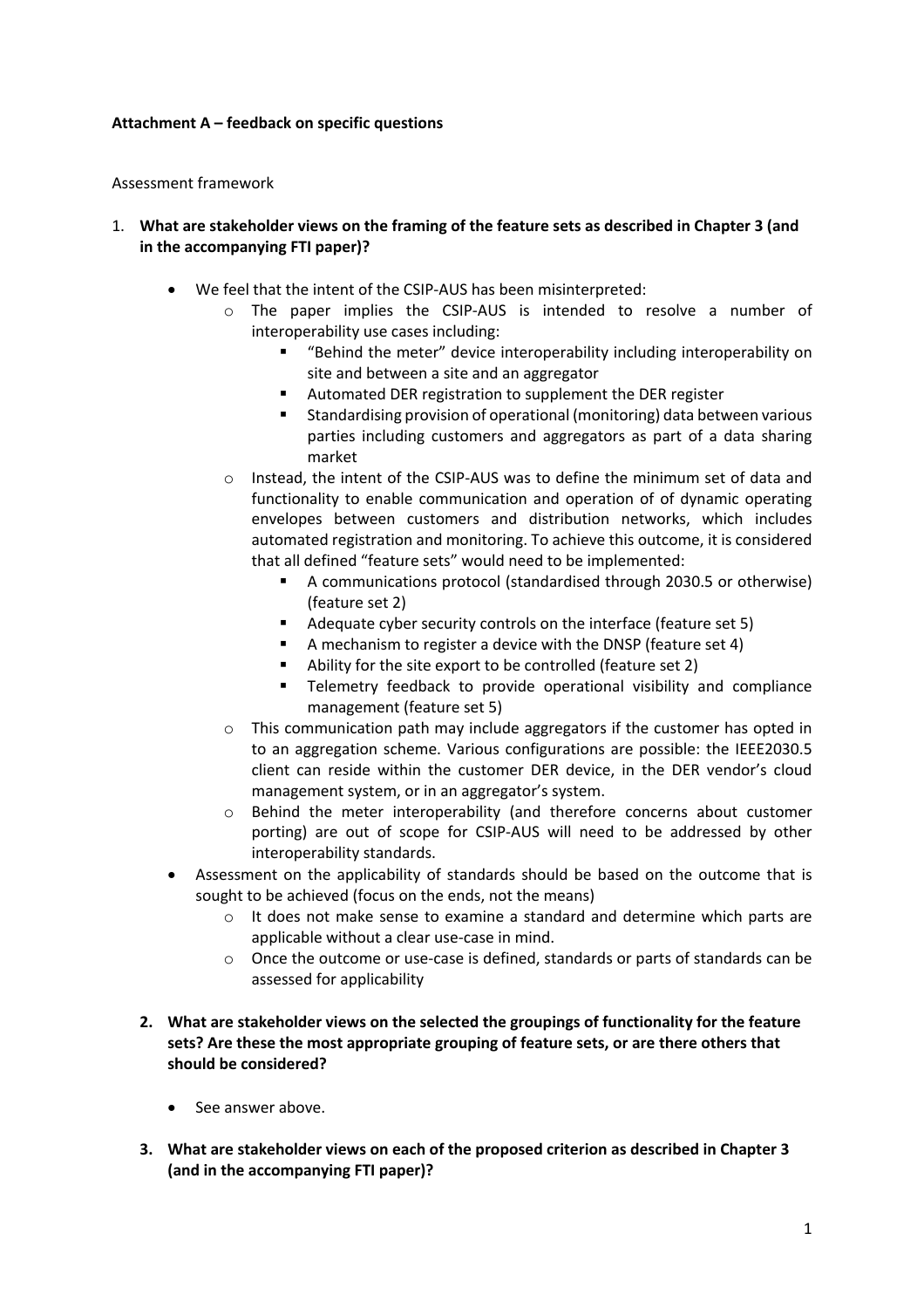- The criteria generally make sense within the context of the paper
- Assessment using these criteria should be focussed on the benefits/drawbacks of mandatory standardisation, not the use case itself. For example, assess the benefits of standardising a DOE technical approach (using CSIP-AUS) rather than assessing the merits of DOEs as a concept.
- "Compliance and monitoring burden" could be reframed more neutrally as "cost for compliance and monitoring"
- **4. Are there considerations that have not been captured in the assessment framework?** 
	- No comment
- **5. This assessment framework has been established to assist consideration of the CSIP-Aus standard for inverter based DER (solar PV and battery storage); however, it could also support consideration of other technology groups, such as EV smart charging and smart appliances. What are stakeholder views in respect of the applicability of this framework to other technologies, e.g., could the framework be applied to electric vehicle charging standards as a subsequent exercise?** 
	- Per answer to Question 1, rather than a framework for assessing components of interoperability standards, the framework should be structured to assess the suite of capabilities required to achieve the stated outcome.

For example if the stated outcome is "to enable a standardised interface for EV Smart Charging connections with charge network operators", features required may include:

- o Registration of a charger in the network
- o Remote start and stop capabilities
- o Telemetry to enable billing
- o Load management setpoint controls

A framework could be developed to assess the merit of standardising these functions, but it does not make sense to assess each of these features in isolation.

#### Applicability

- **6. Understanding consumer needs will be important to support effective interoperability settings and secure acceptance for application of standards. What might be implications for the way households and businesses use their DER devices and how they may choose to interact with systems and markets?** 
	- The framerwork should seek to assess consumer acceptance of interoperability standardisation but not interoperability as a concept.
- **7. Is there an assumption that existing fleets of devices would need to be grandfathered? If so, how long might be appropriate? Would sunset arrangements need to be considered to address potential issues of inequity issues?**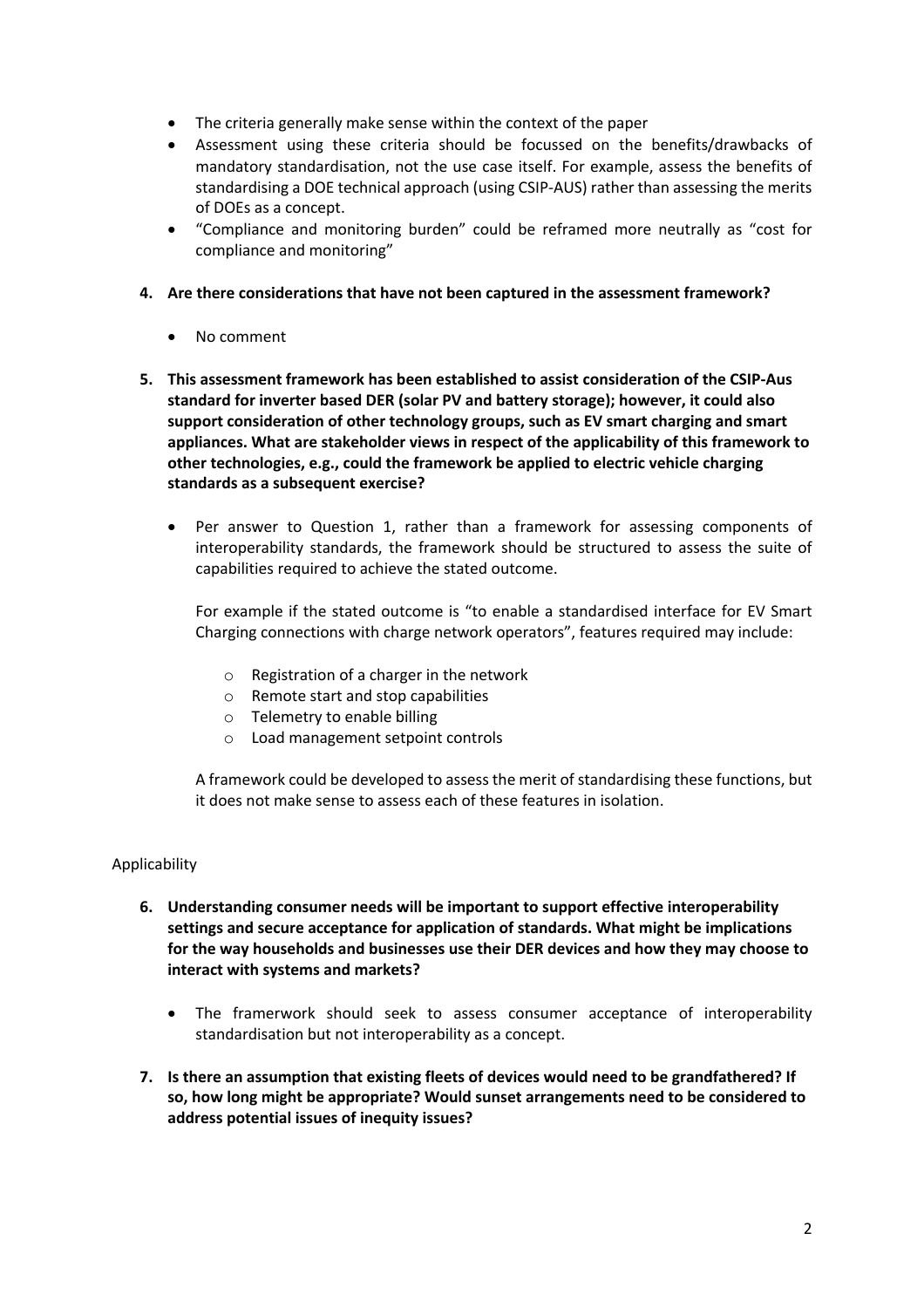• We would expect existing customers would be on grandfathered arrangements until they upgrade or replace their system as this is established practice. This is our intention in SA. Customers may also transition to compliance on an op-in basis.

## **8. Is it appropriate for new standards to apply to all retailers? How would aggregators and embedded network providers be treated?**

• CSIP-AUS applies to devices, DNSPs and aggregators (where applicable). The standard will apply to retailers if they are operating as an aggregator.

### **Compliance timeframes**

- **9. How might we assess timing of industry readiness? Is it appropriate for timing to be considered as part of the feature sets, rather than conformance to the entire standard, to allow gradual phasing in of functionality over time?**
	- Vendors will not invest in developing compatible products until they are confident that there is a clear requirement, and mandatory national standards provide that clarity.
	- Phasing in of functionality only works if interim functionality can fully deliver on one or more use-cases that have value.
		- $\circ$  For example, dynamic operating envelopes cannot be enabled unless registration, cyber security, protocols, telemetry and device capability are in place.
		- o It does not make sense to mandate partical capabilities and impose requirements on customers until the benefits can be realised.

## **10. Is there a case for phasing in introduction of the standard (or relevant aspects of the standard) across different jurisdictions based on need? What might these considerations include?**

- Yes, but consideration should be given to when the benefits of standardisation will be realised (per previous questions)
- National standardisation sends a clear signal to industry to invest in developing the capability, greatly increasing industry adoption and choice for customers
- Jurisdictions are very likely to implement interoperability schemes (e.g. DOEs) regardless of national standardisation.
	- $\circ$  Early standardardisation will prevent significant duplicated effort between implementations
	- $\circ$  It will also prevent significant rework if standards are introduced after bespoke implementations are rolled out per jurisdiction
- Phasing could include an optional period where jurisdictions can mandate the standard as required, followed by a national mandate at a later date. This will retain optionality and give industry confidence their investment won't be wasted

## **11. Are there other parameters (additional to those described in Table 1) that may also be valuable for consideration of inclusion in this process?**

• No comment